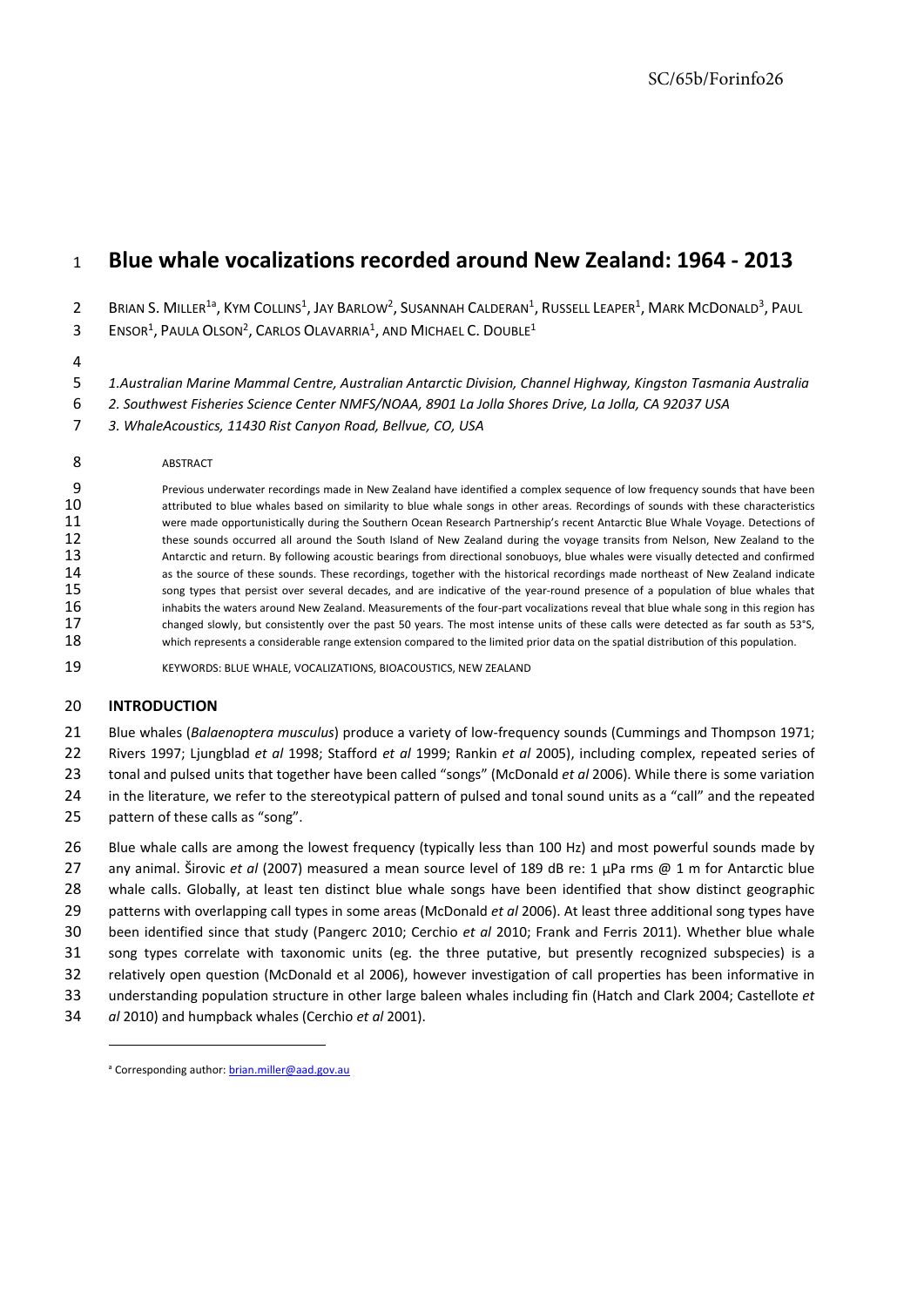Kibblewhite *et al* (1967) analyzed low‐frequency sounds that were recorded in 1964 from recorders off New Zealand's North Island and speculated that at least one repeated pattern (Figure 1 bottom panel) might be produced by whales. McDonald (2006) attributed that pattern of sounds to blue whales based on their similarity to other blue whale calls, and noted that the same series of sound elements (Figure 1 middle panel) was repeated in recordings made in 1997 in waters off Great Barrier Island, North Island, New Zealand. This call has been referred to as the New Zealand blue whale song type (McDonald 2006; McDonald *et al* 2006, 2009) and consists of no less than four elements, at least three of which were consistently present in 1964 and 1997 (McDonald *et al* 2009). Although the elements have remained recognizable over this time period, their fundamental frequencies have decreased. This decrease is paralleled by similar decreases in frequency for blue whale song worldwide (McDonald *et al* 2009).

- While the New Zealand type song has previously been reported off the north of New Zealand's North Island (Figure
- 2), the broader geographic distribution of this call type is not known. Here we analyze the first recordings of this
- 47 song type made in the presence of blue whales, and we also present acoustically-derived bearings to these calls
- that are consistent with sighting locations of blue whales. We describe the distribution of detections of blue whale
- calls in January, February, and March 2013 around the South Island of New Zealand and along the southern edge of the Tasman Sea. Finally, we compare our recordings to previous recordings of blue whale songs and quantify
- change over time.

## **METHODS**

## **Visual observations**

 Blue whales were detected visually on the western coast of the South Island, New Zealand, while the research vessel, *FV Amaltal Explorer*, was on passage to the main study area further south to undertake the Southern Ocean Research Partnership's Antarctic Blue Whale Voyage. Taking advantage of unused 'contingency time' during the 57 return transit, acoustically-derived bearings to blue whales were followed yielding further sightings of blue whales on the eastern coast of the South Island. Upon sighting whales, the vessel altered course, closing to confirm

59 species identification and obtain images for photo-identification.

## **Acoustic recordings**

 Audio recordings were made opportunistically during the transit south, and adaptively during the north‐bound return transit using directional (DIFAR) sonobuoys (AN/SSQ 53D, Ultra Electronics Sonar Systems and AN/SSQ 53F, SonobuoyTechSystems). Signals from the hydrophones and sensors were broadcast over VHF radio and received onboard the research vessel via a 21 m‐high aerial. The recording chain for all sonobuoy deployments consisted of a WiNRaDiO G39WSBe VHF receiver with the voltage output calibrated as a function of modulation frequency. The raw voltage output of the receiver was connected to the instrument input of an RME Fireface UFX sound board with the gain set to 20 dB (*ie* full scale input voltage with 20 dB gain was 8.39 V peak‐to‐peak). The digitized signals from the UFX were saved as 16‐bit WAV files with a 48 kHz sample rate using passive acoustic monitoring software PAMGuard (www.pamguard.org, Gillespie *et al* 2008). PAMGuard also generated real‐time spectrograms, while

RME TotalMix software allowed the incoming audio to be monitored aurally.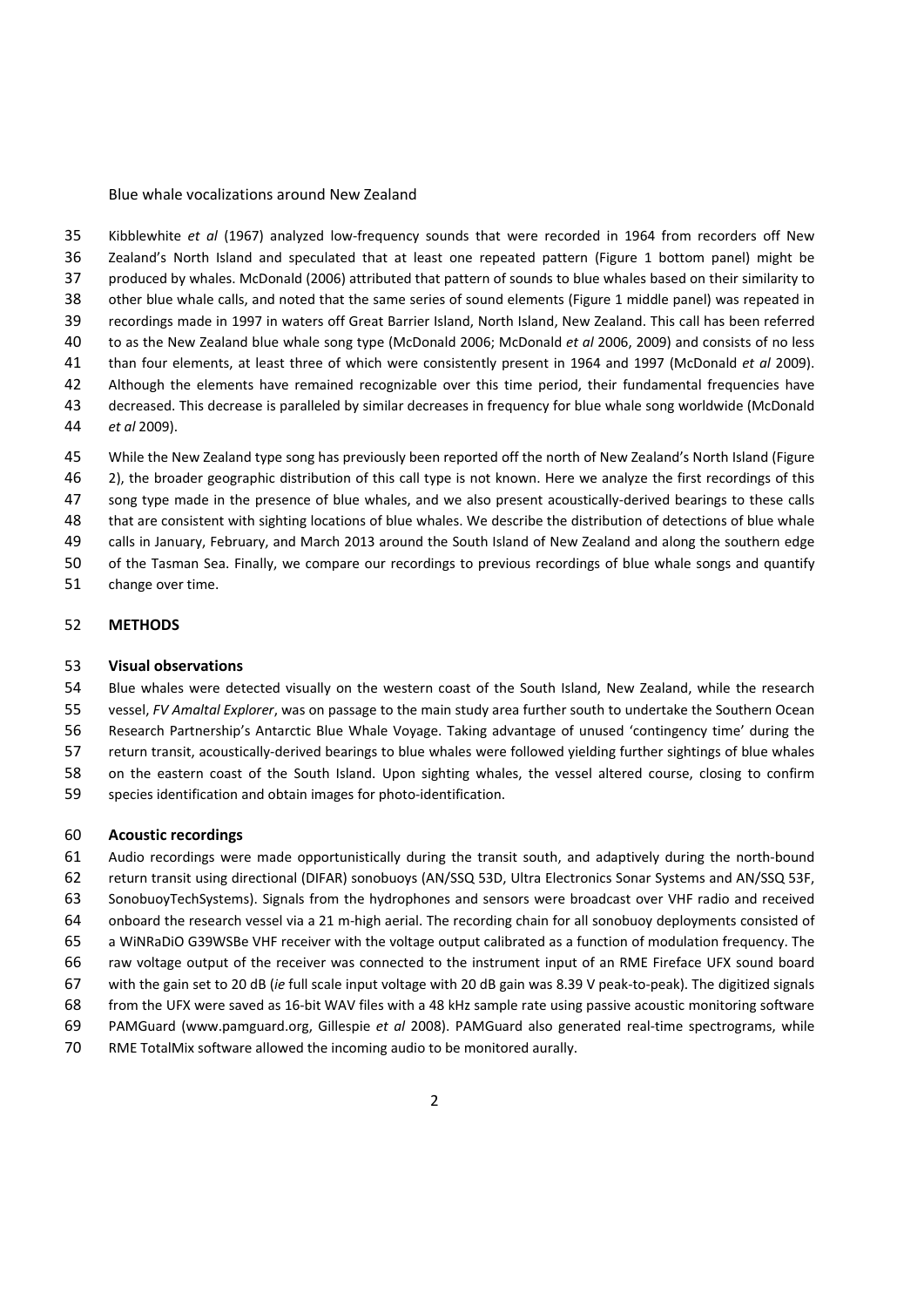

 Figure 1 ‐ Pressure waveform and spectrogram of four‐unit call produced by New Zealand blue whales in 2013 (top), 1997 (middle) and 1964 (bottom). Spectrogram parameters: 400 Hz sample rate, 512 point FFT with Hamming window, 93.75% overlap. All spectrograms are aligned on the sharp transition between the pulsed and tonal units (C and D) at approximately 60 s. Note: A notch filter at 50 Hz was applied to the recording from 1964 to remove constant tonal noise at that frequency that

would otherwise obscure the whale call in the pressure waveform.

# **Acoustic localization**

 Analysis of the directionality of sound sources largely followed methods described by McDonald (2004) and Gedamke and Robinson (2010). This involved saving audio clips of sound sources (*eg* units of whale calls) and 81 performing a series of signal processing steps on these clips via a suite of Matlab scripts (version 7.0.4; The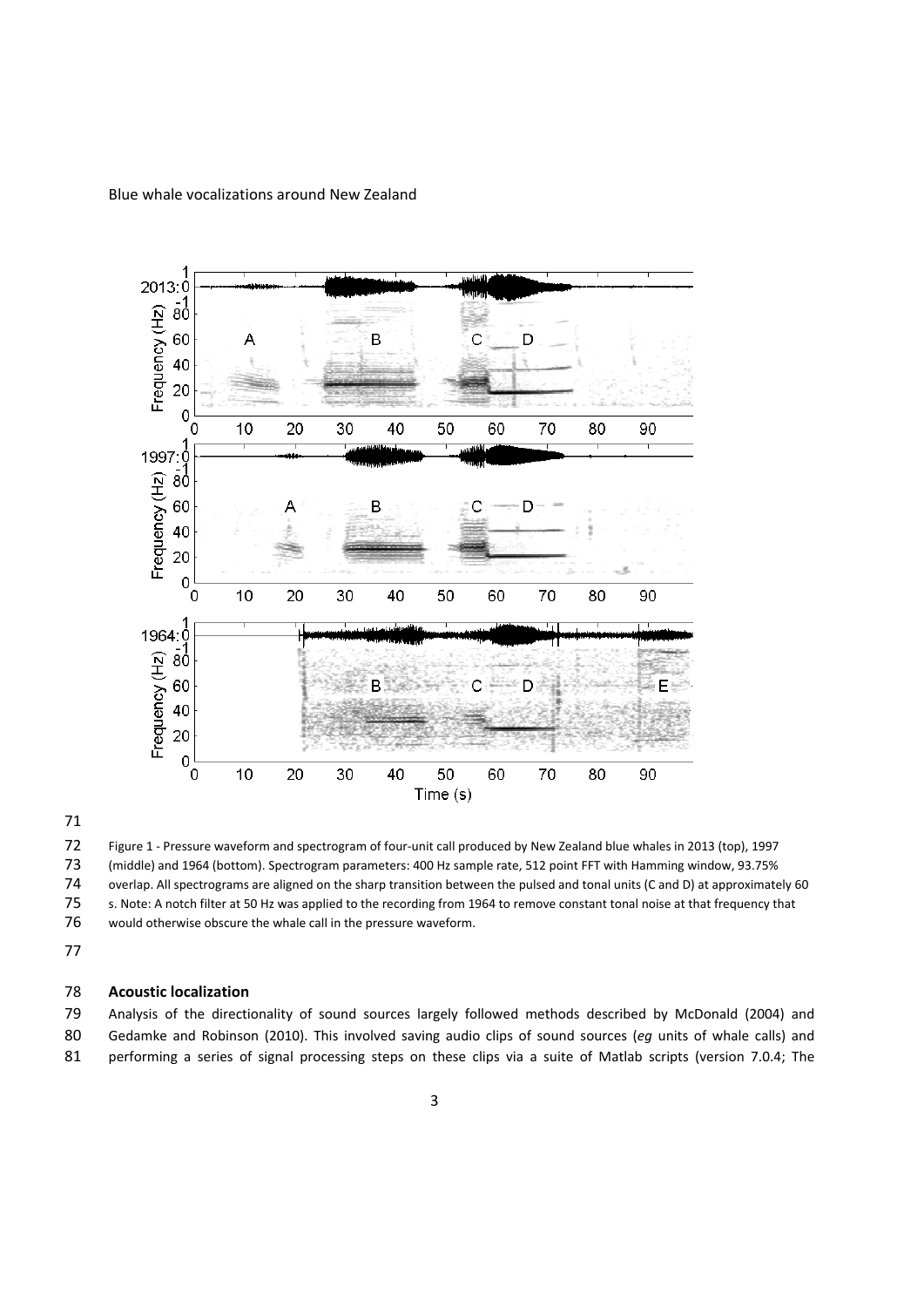Mathworks Inc. Natick USA). Signal processing included the 'validation' of the sonobuoy compass and measurement of a compass correction for each sonobuoy as described below. The final output of the signal 84 processing was a true bearing from the sonobuoy to the sound source of interest.

*Direction of whale calls*

 Audio clips of blue whale calls were saved separately from the raw audio stream for further processing in order to extract the direction of arrival of the call. This step was facilitated by a custom PAMGuard module that 88 automatically created a WAV file containing the audio of any user selection made on the PAMGuard spectrogram window.

- For each audio clip, DIFAR directional signals were demodulated using a version of Greenridge Science's demodulation software (http://www.greeneridge.com/software.html) running under Matlab. The demodulator produced three binary files that represented the audio signals from the omnidirectional hydrophone and the two 93 orthogonal directional hydrophones. These audio signals were low-pass filtered and resampled at a lower sampling rate to reduce processor and memory demands for subsequent signal processing steps. Calls classified as blue whale vocalizations were resampled at a rate of 250 Hz, while all other calls, such as audio clips of the research vessel, were resampled at a rate of 4800 Hz.
- The beamforming method described by McDonald (2004) was applied to the resampled signals in order to compute relative received power as a function of bearing and frequency referred to as an 'ambiguity surface plot'. 99 The spectrogram and the ambiguity surface plot were plotted side-by-side with identical frequency scales, allowing the operator to select the bearing that most clearly represented the signal of interest from the ambiguity surface 101 plot. Typically this corresponded to the frequency bin of the sound source that contained the highest signal-to- noise ratio, rather than simply the peak energy. Care was taken by the operator to avoid frequency bins that also 103 contained non-target noise sources as these could have potentially biased the bearing towards the noise source 104 and away from the target. Typical noise sources included the research vessel, other vessels, non-target whales, sounds from seismic airguns, and radio noise that occurred as VHF reception degraded with distance from the sonobuoy.

### *Sonobuoy compass correction*

 The magnetic compass in each sonobuoy was "calibrated" in order to obtain a correction that included the compass deviation and local magnetic anomaly (variation). The location of the sonobuoy deployment and the subsequent positions of the vessel were collected via a GPS receiver. 10‐second audio clips were then collected every 30 seconds as the vessel steamed away from the sonobuoy after deployment. Acoustically‐derived bearings 112 to the research vessel,  $\theta_a$ , were computed from these audio clips. The "true" bearings between the sonobuoy's 113 deployment location and the vessel,  $\theta_t$ , were also computed using the GPS onboard the vessel. The correction 114 angle,  $\theta_c$ , for each 10 second audio clip was computed as:  $\theta_c = \theta_t - \theta_a$ . Typically 15-20 measurements of angle  $\theta_c$ 115 were made as the vessel moved away from the sonobuoy, and the angular mean,  $\bar{\theta}_c$ , and standard deviation,  $\sigma_c$ , of

- 116 these measurements were calculated. The sonobuoy was considered unreliable for bearing measurement if  $\sigma_r$  was
- 117 greater than 10°. For reliable sonobuoys,  $\bar{\theta}_c$  was used as a single correction that incorporated both the inherent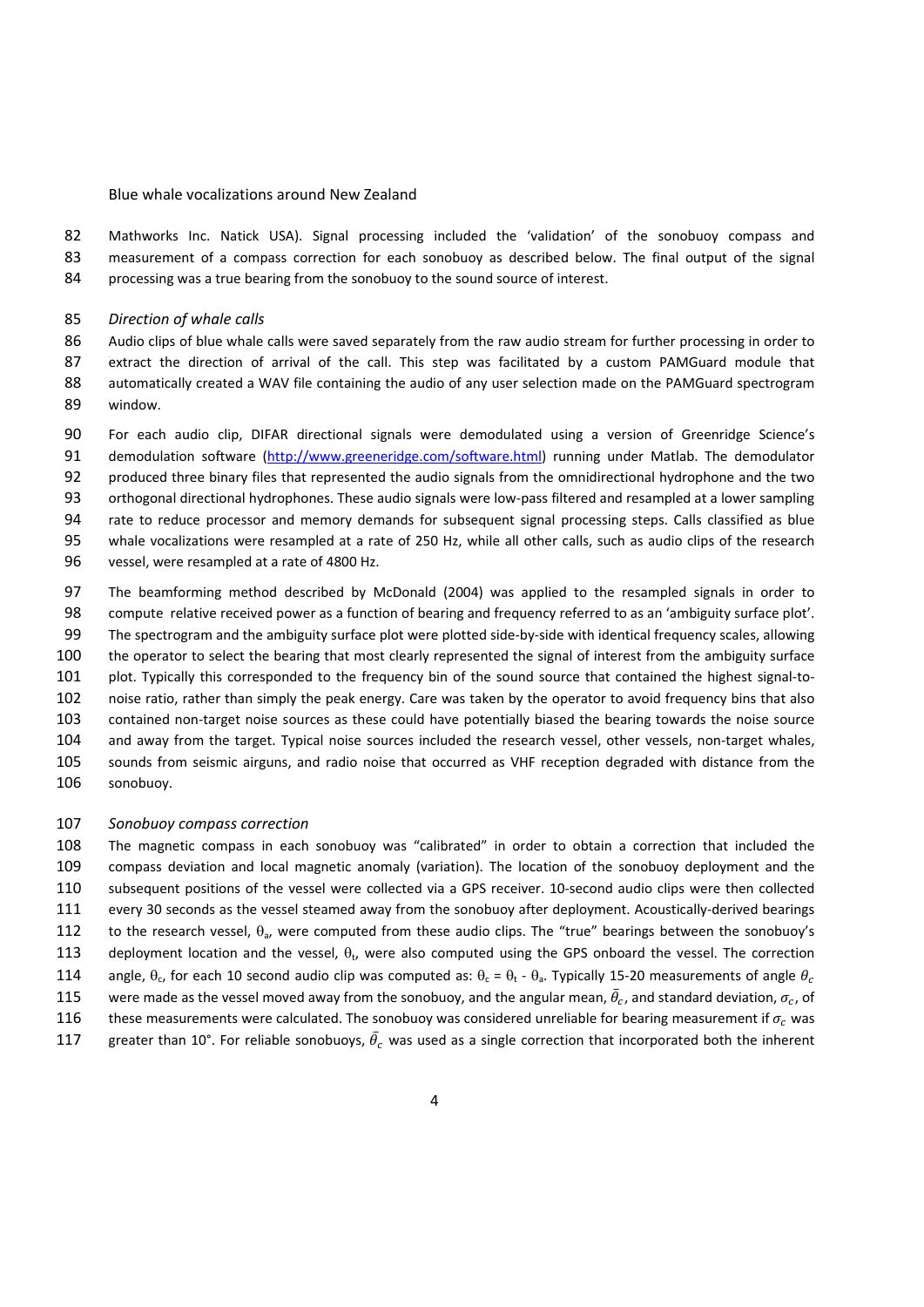error in the magnetic compass of the sonobuoy and the local magnetic variation. Vessel speed during these measurements was typically around 10 knots.

*Tracking and targeting* 

 The bearing to whale calls was plotted on an electronic chart along with the position of the ship and deployment location of the sonobuoy. Groups of bearings that appeared to come from the same direction and had regular repetition rates were *tracked* as a group of whales that were then given a unique designation. On the return transit the ship *targeted* these groups of whales, diverting towards the whales and deploying additional sonobuoys as necessary. *Tracking* and *targeting* were conducted in real‐time on the transits while the sightings team maintained visual observations.

- In order to present a more accessible summary plot of the directional information from all sonobuoys, kernel
- smoothing (Wand and Jones 1995) was applied to all the bearings to whale vocalizations for each sonobuoy to
- yield a continuous bearing density function (BDF). Peaks in the BDF that were greater than a threshold value were
- 130 selected as representative of a target group. The threshold value was computed per sonobuoy as  $1/(2\sigma n)$  where  $\sigma$ represents the nominal angular precision of bearings from the sonobuoy, and *n* was the total number of bearings
- 
- 132 obtained at that sonobuoy. The value of  $\sigma$  was set to 10° for all sonobuoys.

### **Analysis of calls and comparison with historic recordings**

 Only call units that were clearly discernible above the background noise and had no obvious sources of masking noise were selected for duration measurements. Frequency and pulse repetition rate characteristics were 136 measured for each unit only when the SNR of the entire four-part call was greater than 3 dB. This comprised a small portion of the total number of recorded vocalizations. In addition to the recordings from 2013, nine hours of recording from 1997 made by the Center for Monitoring Research (CMR) of Arlington, Virginia (part of the same dataset analyzed by McDonald 2006), and five calls recorded in 1964 by Kibblewhite (1967) were analyzed using

- 140 the same methods described below.
- 141 Recordings from 1997 came from a year-long recording made for the duration of the calendar year using a pair of fixed hydrophones located 5 km east of Great Barrier Island, New Zealand (ie the triangle in Figure 2). The two hydrophones are located at 36.2185°S 175.5449°E and 36.2228°S 175.5408°E. The hydrophones are near the sea floor in 70 m of water. Blue whale song calls were detected on four occasions, one in each of June, July, September, and December (McDonald 2006).
- Recordings from 1964 were made as part of a field study by the New Zealand Naval Research Laboratory of local ambient sea noise and were made at "temporary installations established for periods of a few hours only at various sites around the New Zealand coast" (Kibblewhite et al 1967). The vocalizations reported by Kibblewhite et al (1967) that match the blue whale vocalizations reported here came from recordings made near Three Kings Island, west of North Cape (ie the square in Figure 2). While the month of these recordings is unknown the archives
- from which they were digitized indicate that these recordings were made in 1964 (McDonald et al 2009).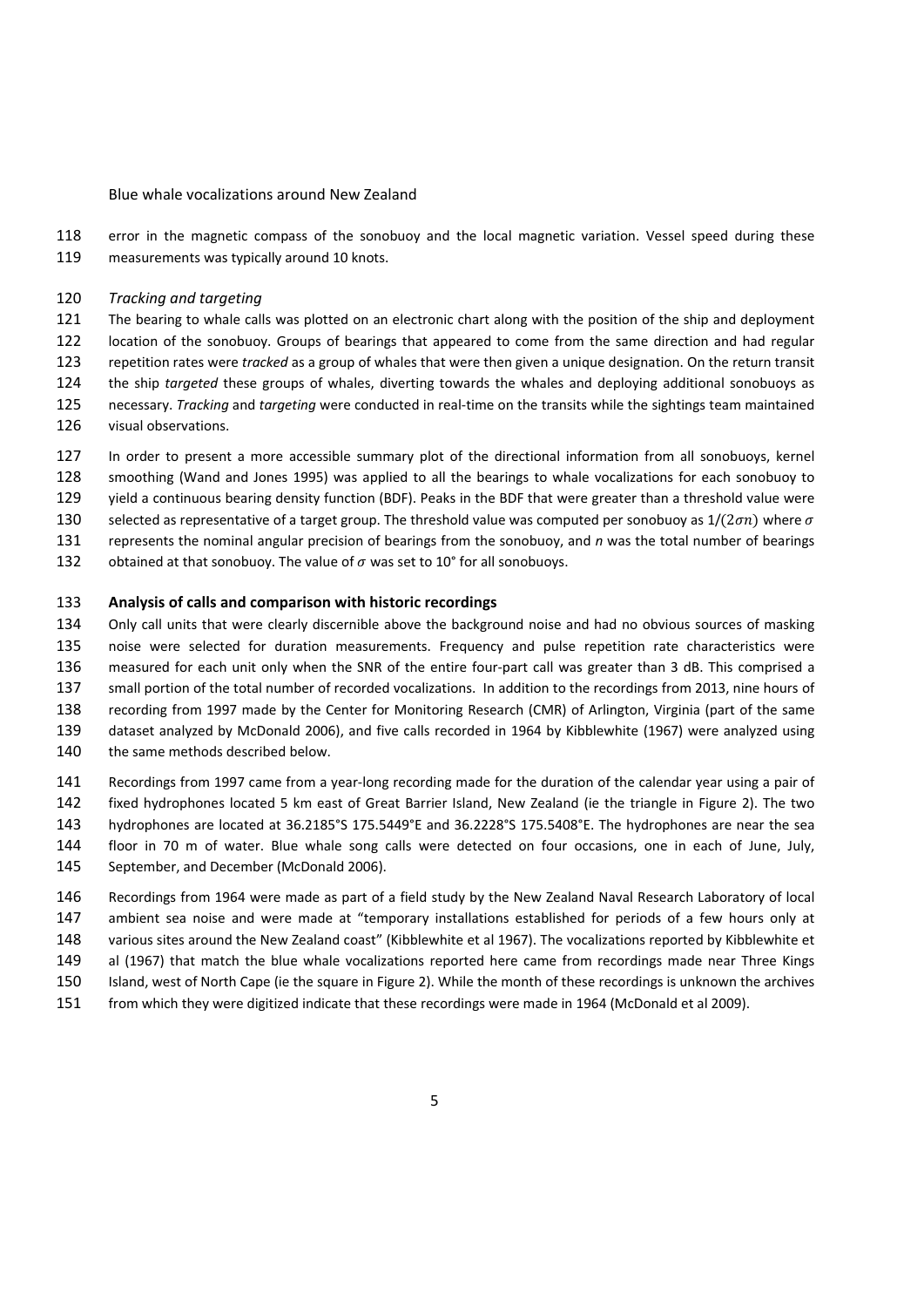



 Figure 2 (Color online) ‐ Geographic distribution of blue whale song described in this study and areas of concentration described by Torres (2013). Dots show the location of sonobuoy deployments from 2013. Circles show the location where calls were detected. The triangle shows the location of recordings made in 1997 (McDonald 2006), and the square shows the approximate

location of the calls recorded in 1964 by Kibblewhite (1967). The line shows the ships track during the 2013 voyage, and tick

marks indicate the start of the day in GMT. The solid and dashed black boxes indicate the South Taranaki Bight and east coast of

Northland areas of concentration suggested by Torres (2013).

 When measuring units of calls, we followed the naming scheme of Cummings and Thompson (1971) where each unit was assigned a letter sequentially, starting with A. Thus, the four‐part call was represented as ABCD, which departs slightly from the numeric scheme used by McDonald (2006). As described by McDonald (2006), units A and

162 B were clearly separated by a short silence, which we refer to as the inter-unit interval, while units C and D were

differentiated by an abrupt change from a pulsed to a tonal signal. Within recordings with high signal‐to‐noise ratio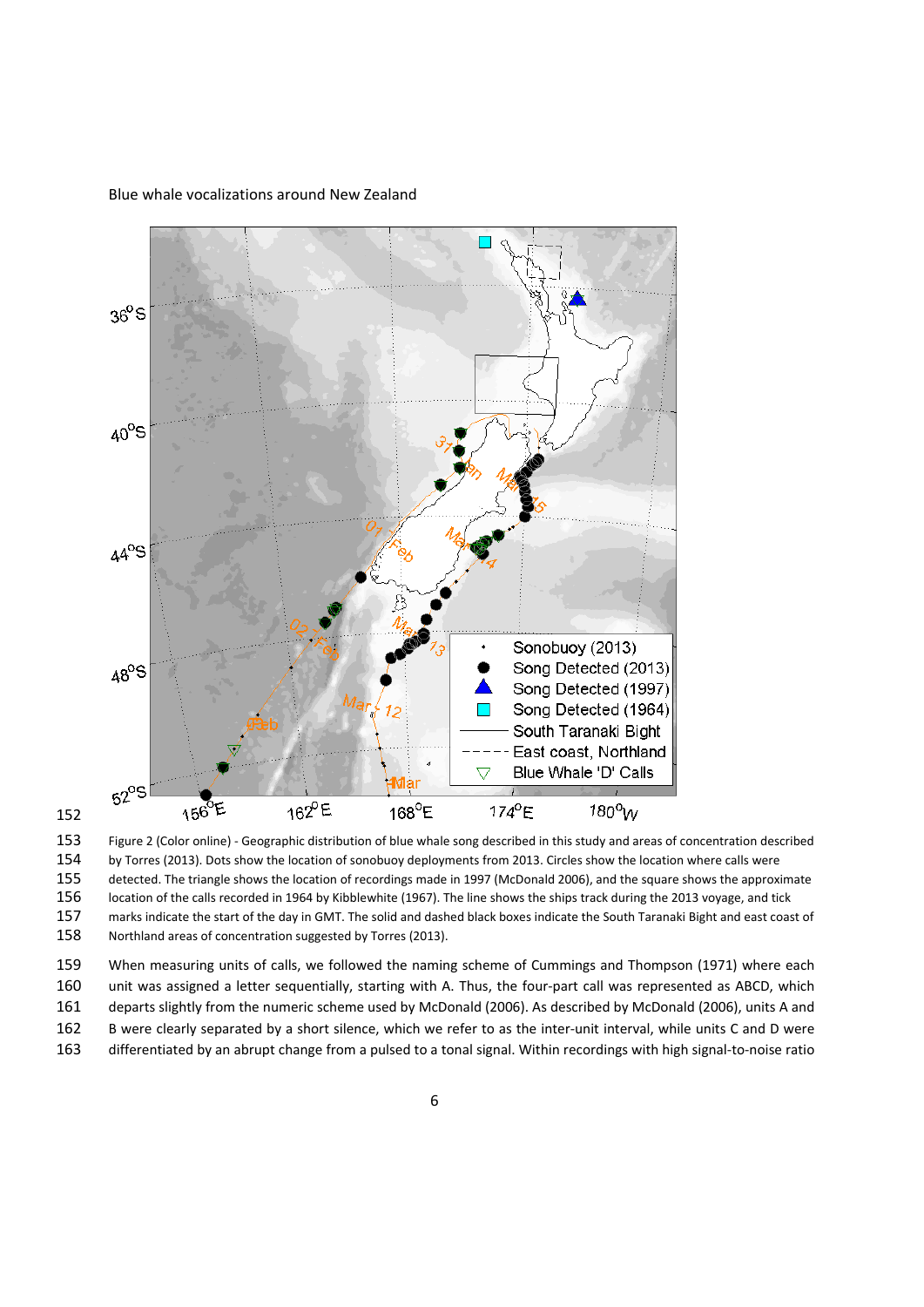(SNR), unit C was often associated with a faint downswept precursor which was also noted by McDonald (2006). This precursor, however, was not included in unit C measurements to enable a more consistent representation of this unit throughout the 2013 recordings and during comparisons with McDonald's (2006) analysis.

 For measurements, recordings were re‐sampled from the original sample rate of 48 kHz to a sample rate of 1,000 Hz. Signal‐to‐noise ratio of calls was obtained by measuring the noise in the time period just before the call, and 169 was used to test whether the signal-to-noise ratio affected the measurement of duration of units. The following 170 characteristics were measured: duration, inter-unit interval, inter-call interval, peak-frequency, intra-unit change in 171 frequency, and pulse repetition rate. Inter-unit interval was measured from the end of one unit to the start of the 172 next unit. Inter-call interval was measured from the start of unit B to the start of the next unit B. Peak-frequency was measured as the frequency of maximum amplitude in the power spectrum. For frequency modulated units (A and D) we measured the peak frequency at the start and end of the call (ie. power spectra of the first and last

175 time-slices).

176 Temporal and frequency characteristics were measured by manually selecting points from spectrograms and power spectra (bandwidth 0‐60 Hz, 2048 FFT, Hanning window with 90% FFT overlap) using Adobe Audition 1.5 (Adobe Systems Incorporated 2004) and SpectraPLUS 5.0 (Pioneer Hill Software LLC, 2010), respectively. Pulse

repetition rates were measured from waveforms displayed in Audacity 2.0.3 (2013).

 Within SpectraPLUS the average spectrum function was used to measure the peak frequencies of units B, C and D 181 while the start and end frequencies of units A and D were hand-picked from the spectrogram. To facilitate pulse

repetition rate measurements within Audacity, a very steep low pass filter (roll off = 48 dB, cut off frequency = 40

Hz) was applied to calls to remove any higher frequency sounds that might have masked the waveform of the

184 vocalization. Furthermore, amplification was applied to the signal in order to re-scale the amplitude of whale

- vocalizations so they would fit within the amplitude limits of the waveform display panel in Audacity. Pulse rate
- was measured as the total number of pulses in the envelope of the waveform divided by the duration of the unit.

### **RESULTS**

### **Visual observations**

 At least 18 individual blue whales were sighted around the South Island of New Zealand during this study. Eleven animals, comprising two loose aggregations were seen on the west coast, and during these encounters sonobuoys

were deployed in the vicinity of the blue whales after initially approaching. Seven blue whales were encountered

at three widely spaced locations on the east coast during the return transit. All of the whales on the east coast

were encountered as a result of following bearings to New Zealand type blue whale songs that were detected in

real time (see Figure 3).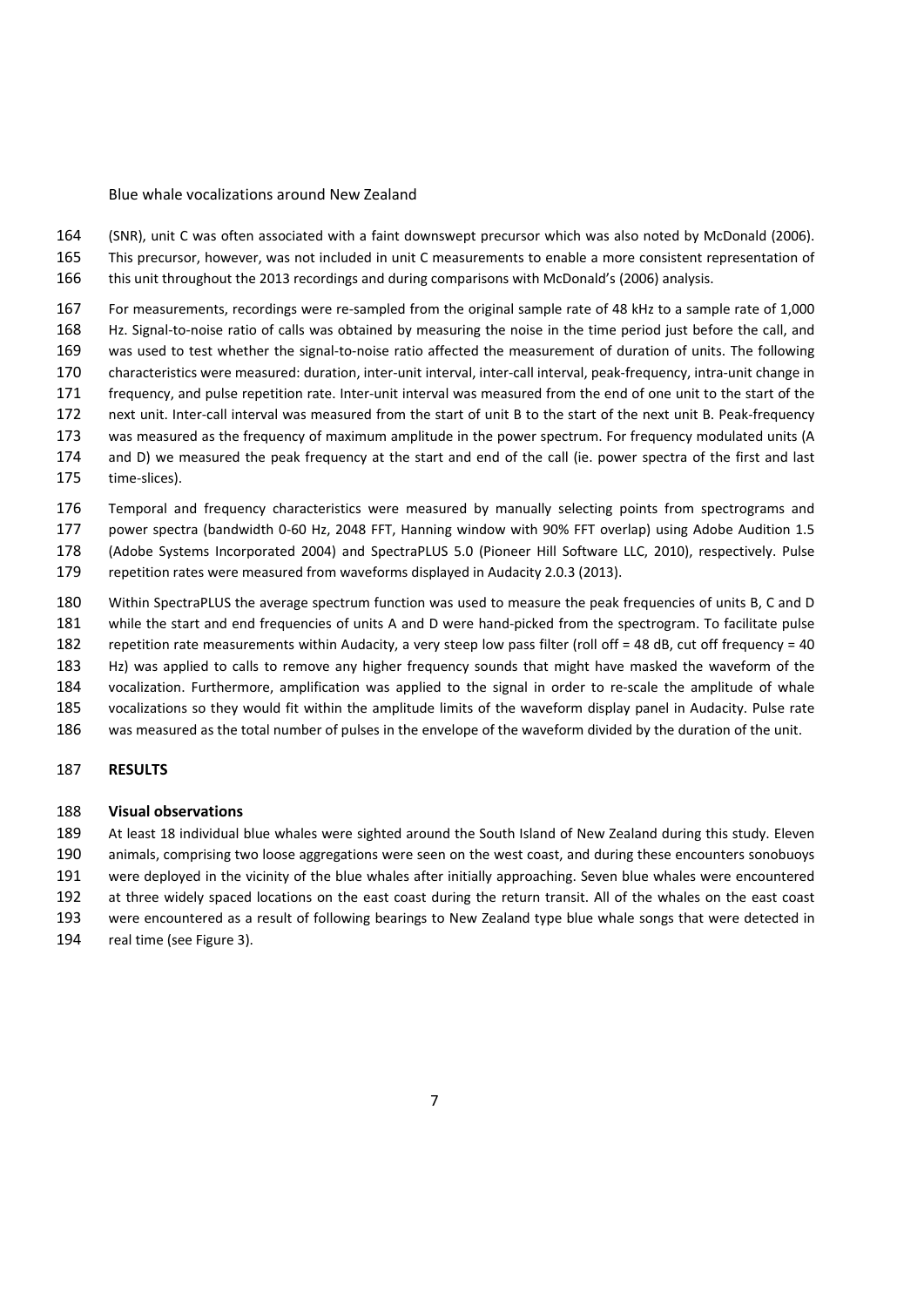

Figure 3 (Color online) ‐ Visual and acoustic locations of blue whales during the 2013 transit. Dots show location of listening

 stations, while arrows indicate the mean direction of clusters of blue whale 'song' vocalizations. Visual sightings of blue whales 198 are indicated by circles.

### **Acoustic recordings**

 New Zealand type blue whale calls were recorded on 44 of 61 sonobuoys deployed around the South Island of New Zealand and subantarctic waters south of New Zealand (between 155 to 175°E longitude and 41 to 54°S latitude; Figure 2). From these sonobuoys a total of 130 hours of audio was recorded, with 30% of this audio consisting of simultaneous recordings from two sonobuoys deployed in different locations.

 Typically detections comprised only the most intense components of the most intense units, *ie* the 24 Hz component of the units B and C, and/or the 18 Hz component of unit D. Only on recordings from sonobuoys deployed within a few kilometers of whales were all four units consistently detected within each call.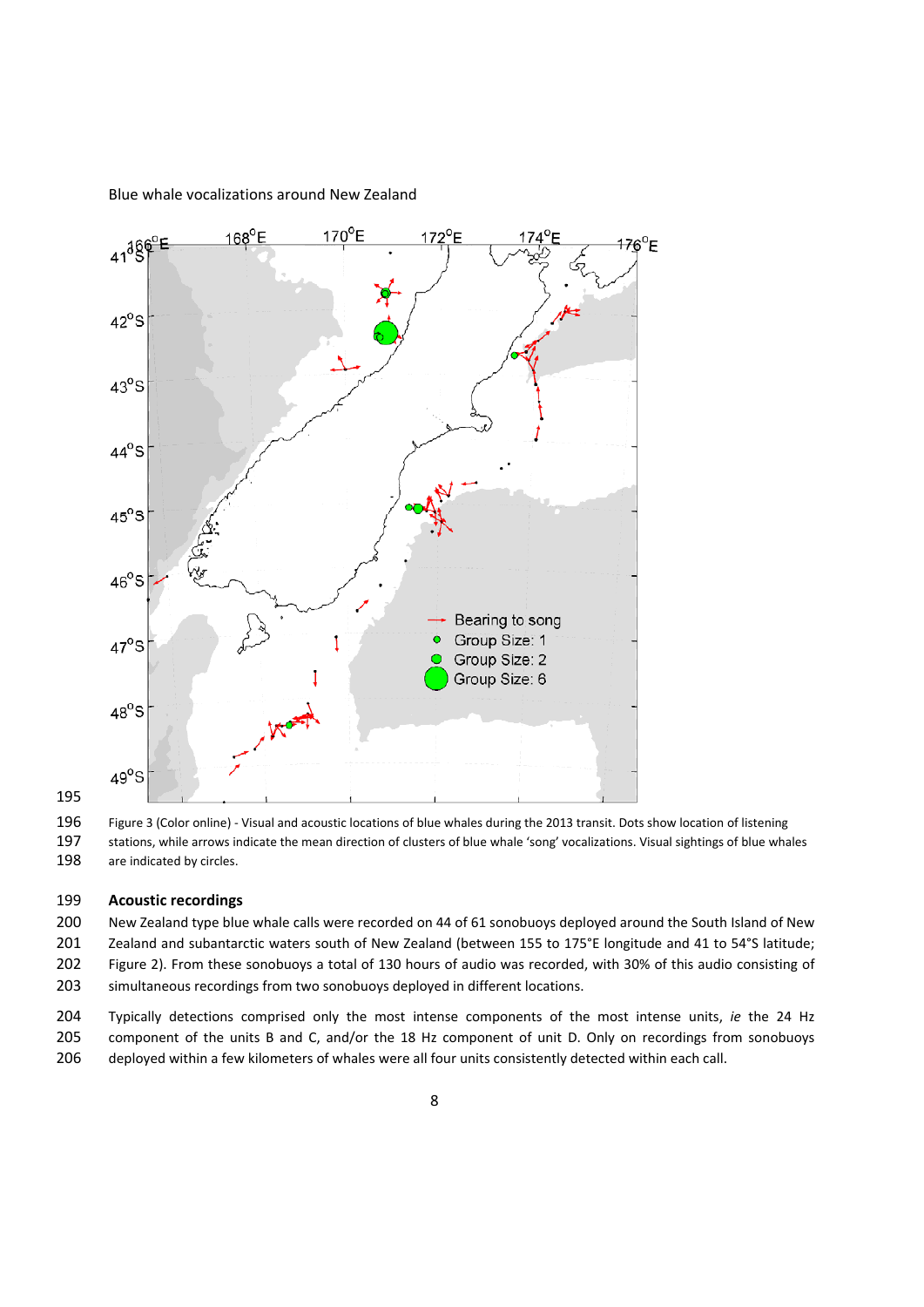### **Acoustic localization**

- 208 A total of 1617 blue whale vocalizations were analyzed for directionality in real-time during the transits. Peaks in
- 209 the bearing-density function of each sonobuoy are plotted to show a summary of these 1617 bearings to blue
- whale sounds (Figure 3). In general, the received levels of vocalizations showed inverse correlation with estimated
- 211 distance to a group of whales.

# **Analysis of calls and comparison with historic recordings**

 A total of 14.5 hours of recordings of high enough quality for measurements of calls of New Zealand blue whales was made during the 2013 voyage. These recordings were made on three separate occasions, two of which were recordings of solitary individuals while the third was of at least two singing whales.

- 216 The blue whale song recorded in 2013 and 1997 consisted of a four-unit call (as described in detail by McDonald
- (2006)), while the recording from 1964 contained the last three units of the 1997/2013 calls followed by an
- additional unit E that was not found in the later recordings (Figure 1). In the 2013 recordings, the four different
- 219 vocalization units associated with New Zealand blue whales comprised two different call variants. Call variant one
- was the same as that described by McDonald (2006) and consisted of each of the four units in sequence (*ie* ABCD;
- Figure 1), while call type two consisted of only the last two units from call type one (*ie* CDCDCD; Figure 4). Call type
- 222 one was recorded on most occasions, while call type two was recorded only once on the western coast of the
- 223 South Island. In order to give qualitatively similar units the same names, we named the four units comprising calls
- from 1964 as BCDE.



226 Figure 4 - Top: Pressure waveform of two-unit call produced by New Zealand blue whales. Bottom: Spectrogram of blue whale sounds. Spectrogram parameters: 200 Hz sample rate, 512 point FFT with Hamming window, 93.75% overlap. Note: the slightly 228 downswept pulses that repeat every 10 s are from seismic airguns rather than blue whales.

Variation in the SNR throughout the recordings, as well as variation in the relative amplitude of units, resulted in

- 230 differences in the number of measurements that were made among units, intervals, and calls. Frequency and pulse
- repetition rate characteristics were made only from calls that had SNR > 3 dB (2013: n=31, 1997: n=41). The lower
- relative amplitude of the A unit, however, resulted in only six measurements of pulse repetition rate from 2013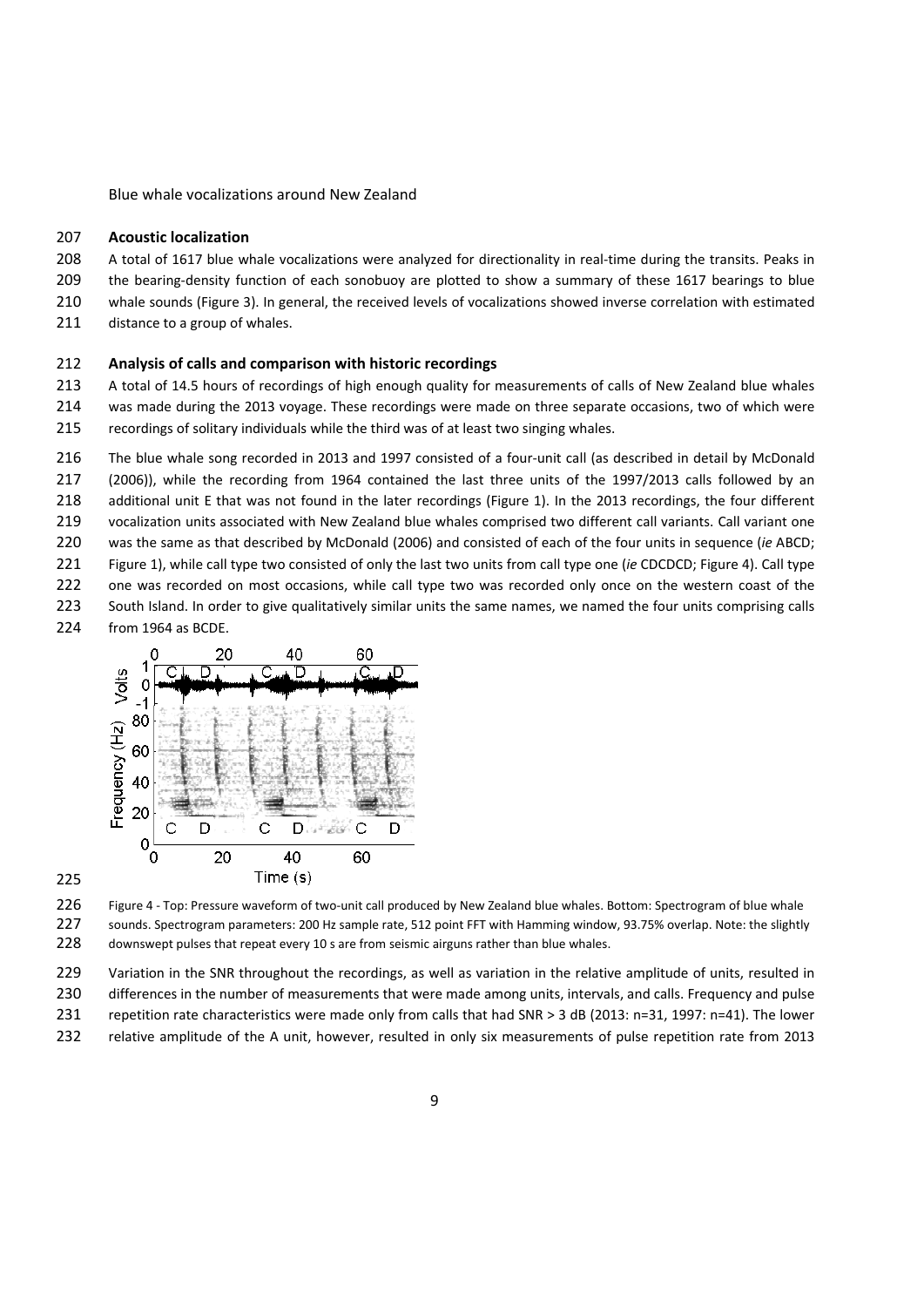233 recordings and four from 1997 recordings. Measurements of the duration of call units showed no correlation with 234 SNR.

 The duration of units A and B appeared to increase from 1964 to 2013, while the duration of units C and D appeared stable over this time period (Figure 5a). Simple linear regression of frequency over year revealed a 237 decrease in peak-frequency as a function of time for all units (Figure 5b). Units B, C, and D showed decreases of -238 0.135, -0.153, and -0.157 Hz/year (SE=0.0013; 0.0018; 0.0005) respectively. In addition to a decline in peak- frequency units A, B, and C also showed a decline in pulse rate. However, it appears that simple linear regression may only describe the decline in pulse rate for unit C (Figure 5c). Mean values and standard deviations of all measurements can be found in Tables I, II, and III.



Figure 5 (Color online) – (a) Duration of vocalization units from New Zealand blue whale calls as a function of time. (b) peak‐frequency of vocalization units from New Zealand blue whale calls. (c) Pulse rate of vocalization units from New Zealand blue whale calls. In all cases lines connect mean values for each year and error bars show standard deviations. Dotted line represents unit A; solid line unit B; dashed line unit C, and dashed‐dotted line represents unit D.

# 242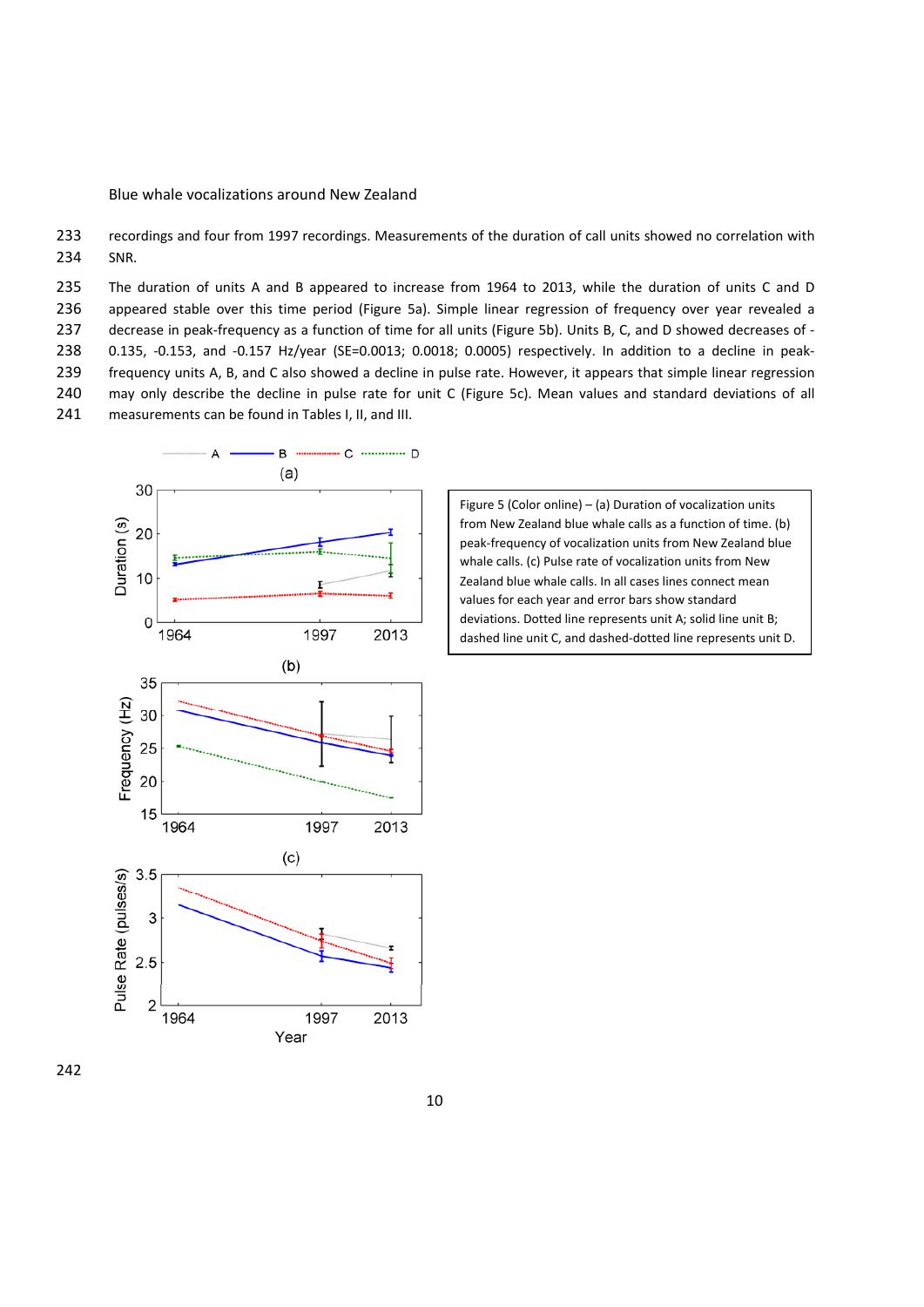### **DISCUSSION**

### **A. Visual observations and acoustic localization**

245 We have presented the first recordings of the New Zealand song type with concurrent visual confirmation that 246 these songs were produced by blue whales. Acoustically-derived bearings from directional sonobuoys unambiguously pointed to these whales as the source of these calls, confirming hypotheses regarding the origin of these sounds (Kibblewhite 1967; McDonald 2006; McDonald *et al* 2006). Furthermore, acoustically‐derived bearings from these sounds led us to encounters with these animals from initial detections that were tens to hundreds of kilometers away (Figure 3).

 New Zealand blue whale calls were detected all around the South Island of New Zealand and as far south as 53°S latitude. While bearings from a sonobuoy at 52°S indicated whales to the south, bearings from vocalizations received at 53°S pointed back to the north, potentially indicating that these detections may be beyond the actual southern limit of distribution of this population during this time of year. On the basis of a single return transit and a typical detection range of approximately 60 nmi, our results would be consistent with a lower latitude distribution of between 52°S and 53°S.

 In New Zealand waters, a compilation of incidental visual sightings and strandings demonstrates that blue whales have a broad distribution throughout the region, with two areas of apparent concentration in coastal waters off 259 the North Island (Torres 2013). Torres (2013) provides evidence of year-round presence of blue whales in the South Taranaki Bight (Figure 2 box with solid line) as well as evidence that this area has biological and environmental characteristics of a feeding ground for blue whales. Torres (2013) suggests that the cluster of sightings off the east coast of Northland (Figure 2 box with dashed line), may be a migratory corridor, or may simply be due to higher amount of sighting effort due to higher amounts of boating and fishing in that area.

 Acoustic detections may provide a complimentary view of cetacean presence and distribution (Morano et al 2012), particularly when combined with visual sightings (Barlow and Taylor 2005). The acoustic detections measured in this study, and in McDonald (2006), and Kibblewhite et al (1967) are all outside of the areas of apparent concentration of blue whales identified by Torres (2013). The acoustic data from the 2013 voyage cover a large area over a short time period (Late January – early February and mid‐March), while the acoustic data from 1997 cover a small area for an entire year (Figure 2 – triangle). Between these two acoustic surveys, blue whale vocalizations have now been detected in New Zealand waters in the months of January, February, March, June, 271 July, September, and December.

 However, without additional data collection it is not yet possible to draw conclusions regarding distribution or 273 abundance of blue whales from the acoustic recordings made to date. The relative scarcity of New Zealand blue 274 whale song at the Great Barrier Island site in 1997 (four encounters during a year of near-continuous recording) 275 may be indicative that these whales are much more common off the South Taranaki Bight, and/or that the density of the whales has increased around New Zealand since 1997. The relative lack of song in the northeast of New Zealand in 1997 might also result from differences in whale movement patterns and/or vocal behavior. 278 Additionally, environmental factors specific to the recording site such as acoustic shadowing or increased ambient noise have been found to alter the probability of detection of humpback whale vocalisations by two orders of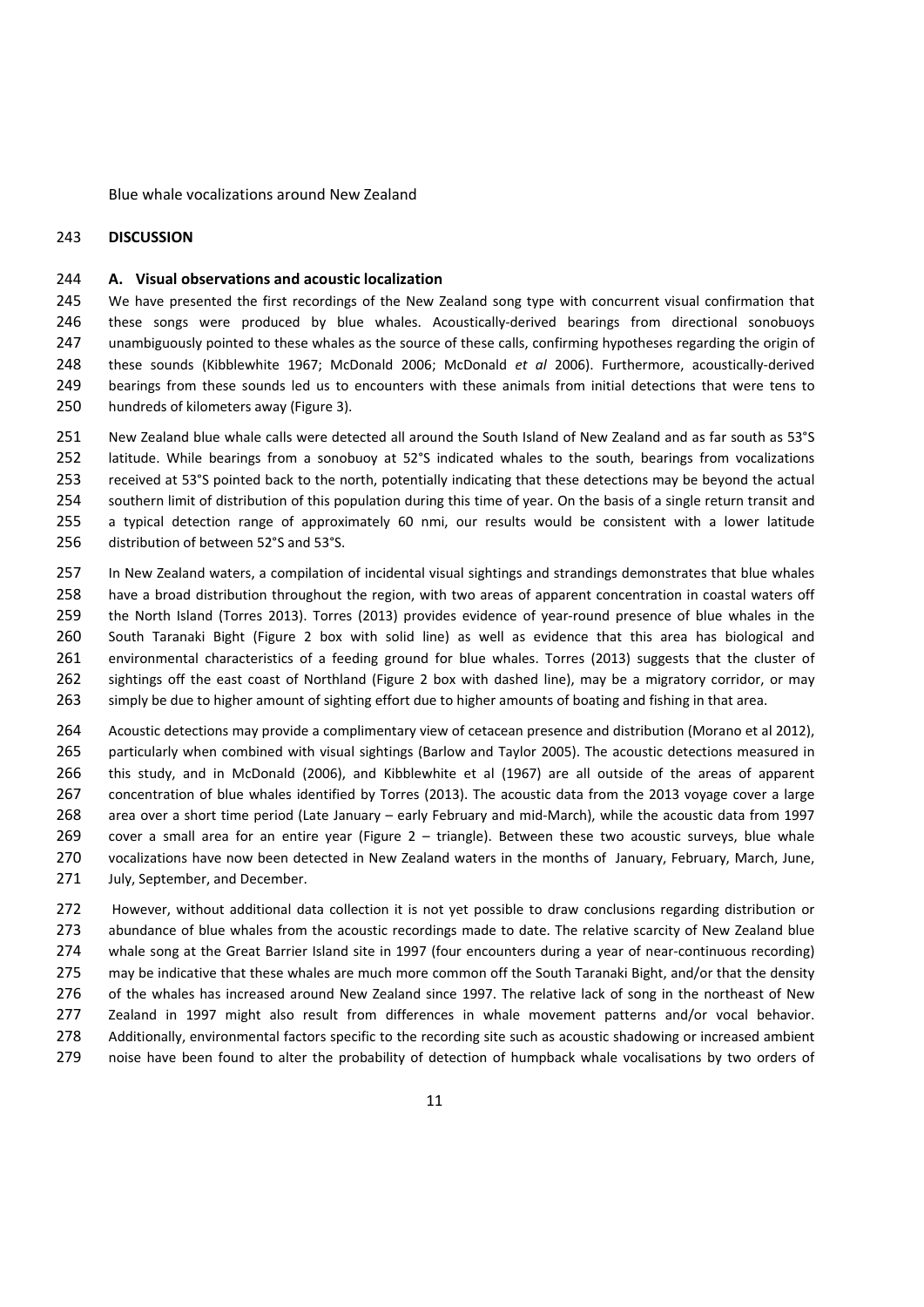magnitude (Helble et al *in press*). Thus, environmental acoustical factors may also contribute to the low number of 281 detections of blue whale vocalizations at the Great Barrier Island site. Further collection of long-term acoustic recordings as well as simultaneous collection of sightings and acoustic recordings would be required to provide further insight into habitat use, seasonal migrations, seasonal changes in vocal behavior, and potentially long term changes in apparent density of this blue whale population.

- The acoustic detections in 2013 provide updated information on the geographic distribution of this 'acoustic population' of blue whales. The long range over which these sounds were detected indicates that these acoustic methods may represent a particularly efficient means to examine the spatial distribution and abundance of this population. Furthermore, as a novel method to find individuals of this (infrequently sighted and poorly known) population, acoustic localization using DIFAR sensors could greatly enhance the efficiency of any potential future 290 in-depth studies on blue whales. Acoustic localization of blue whales could also be used opportunistically to add value to oceanographic and biological surveys, as was done by Gedamke and Robinson (2010). The fact that a substantial number of detailed acoustic recordings, identification photographs (Olson *et al* 2013), and behavioral 293 observations were successfully obtained opportunistically at several, widely separated, geographic locations during
- the transit to and from the Antarctic, further highlights the value and utility of these acoustic methods.

### **Analysis of calls and comparison with historic recordings**

296 Visual inspection of the spectrograms of calls with high signal-to-noise ratio reveals that these sounds appear, at least qualitatively, to be the same call‐types as Kibblewhite *et al* (1967) and McDonald (2006) recorded. However, close analysis of digitized recordings made in 1964 by Kibblewhite *et al* (1967) reveal what may be an additional 299 unit on the end of the call, as well as ambiguity about whether the modern-day unit A was present in the historic calls.

 Ambiguity regarding the number of units from the calls recorded in 1964 arises due to relatively low signal‐to‐ noise ratio of the original recordings. Inspection of unit E from a digitized copy of the original recording reveals that this unit has a relatively low peak amplitude, approximately ‐15 dB with respect to the loudest unit, unit D. Furthermore, the peak‐frequency of 16 Hz appears to be one of the lowest peak‐frequencies observed in any blue whale population. This likely explains why neither Kibblewhite *et al* (1967) nor McDonald (2006) include unit E in 306 their description of the calls. However, the consistent DE inter-unit interval and slightly longer inter-call interval 307 from 1964 suggests that these units may indeed be part of the call. By analyzing only calls with high signal-to-noise ratio from 1997 and 2013, we can however confirm that blue whales calls recorded in these years did not contain this unit E, thus highlighting changes in this song that are more overt than a subtle decline in tonal frequency.

 Similarly, in recordings from 2013 we observed that unit A also has a relatively low amplitude compared to the other extant units. In these recordings, we found the peak amplitude of unit A was regularly 20 dB below that of unit D. If we assume the relative amplitude of the unit has remained stable, then even if unit A was produced by the whales in 1964, it would have been below the noise floor of the available recordings. Thus, without additional historic recordings we cannot say whether or not unit A was part of New Zealand blue whale calls in 1964, or whether unit A was introduced only after the cessation of the production of unit E.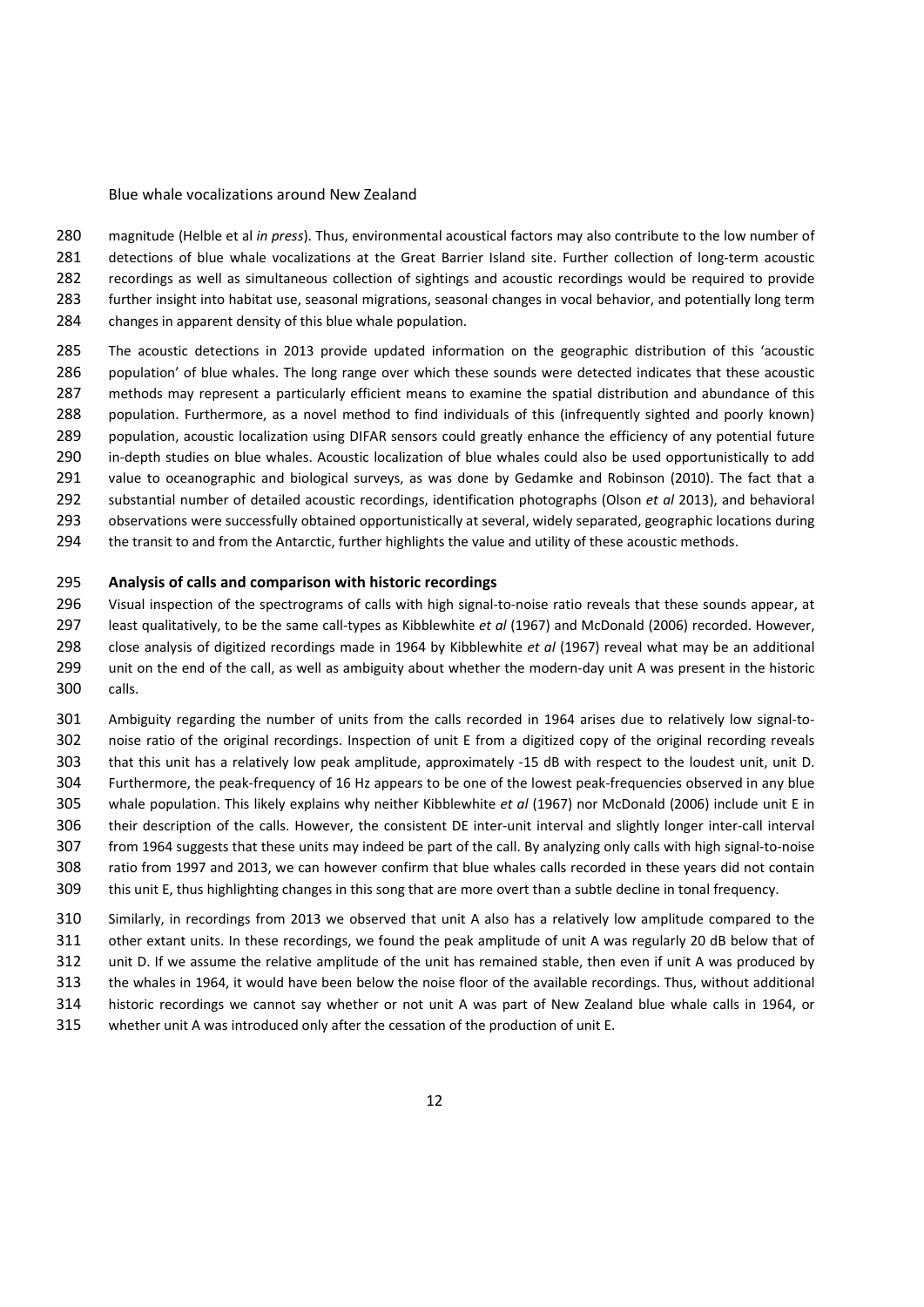316 Quantitative comparison of each call unit over time revealed differences in the durations, peak-frequencies, and pulse rates of some units. The observed decline in tonal frequency is in accord with previous observations (McDonald *et al* 2009), while the changes in duration and pulse rate represent new observations that have become available due to the recent opportunistic recordings from the transit of the Antarctic Blue Whale Voyage. The small number of individual whales and relatively short duration of recordings in our study precluded a thorough statistical analysis of seasonal trends as was done for pygmy and Antarctic blue whales recorded off Australia (Gavrilov et al 2011; 2012; 2013). While it is possible that the observed changes in New Zealand blue whale song 323 may arise from individual or seasonal differences, the long-term decline in tonal frequencies is in accord with 324 population-wide trends observed in pygmy and Antarctic blue whales (Gavrilov et al 2011, Gavrilov et al 2012). In addition to the qualitative observations of song structure, these quantitative observations may form a basis for further investigation of the evolution of blue whale song in New Zealand waters.

 Understanding the evolution of blue whale song may provide insight into the biological function of song, the mechanism of sound production (Adam et al 2013), and also the hypothesized relationship between blue whale song and population structure (McDonald 2006). However, quantification of both historic and present day song of other populations of blue whales, as well as collection of acoustic recordings, photographic identification and genetic samples of blue whales around New Zealand, are likely to be required in order to further investigate questions of population structure and distribution.

#### **CONCLUSIONS**

 We have confirmed the hypothesis that the unique series of pulsed and tonal sounds described by Kibblewhite *et al* (1967) and McDonald (2006) are produced by blue whales in the New Zealand region. Furthermore, evidence suggests this acoustic population of blue whales can be found all around New Zealand and at least as far south as 52°S in the Southern Ocean. We have confirmed a steady tonal decrease in peak frequency first observed by McDonald *et al* (2009) and have further quantified changes in the duration and pulse rate of the units of these calls, thus more completely describing the evolution of this variety of blue whale song over a span of 50 years. Lastly, we have demonstrated a very successful, efficient acoustic method for long‐range detection and localization of blue whales that could greatly facilitate future research on the distribution, abundance, and behavior of this poorly known population of blue whales in New Zealand waters.

#### **ACKNOWLEDGMENTS**

- This research was made possible due to the large and efficient team, both at sea and at the AAD headquarters.
- Thanks to all the scientists and support staff on the voyage and at the AAD/AMMC for science support. Thanks to
- all those at the AAD for operational and shipping support. Thanks to Christopher Donald from Australian Defence
- for provision of the expired 53D sonobuoys. Particular thanks are due to Talley's Group Ltd and Gardline Shipping
- Ltd and to the excellent and professional crew of the *FV Amaltal Explorer*.

#### **REFERENCES**

 Adam, O., D. Cazau, N. Gandilhon, B. Fabre, J.T. Laitman, J.S. Reidenberg (**2013**). "New acoustic model for humpback whale sound production," *Applied Acoustics* **74**(10):1182‐1190.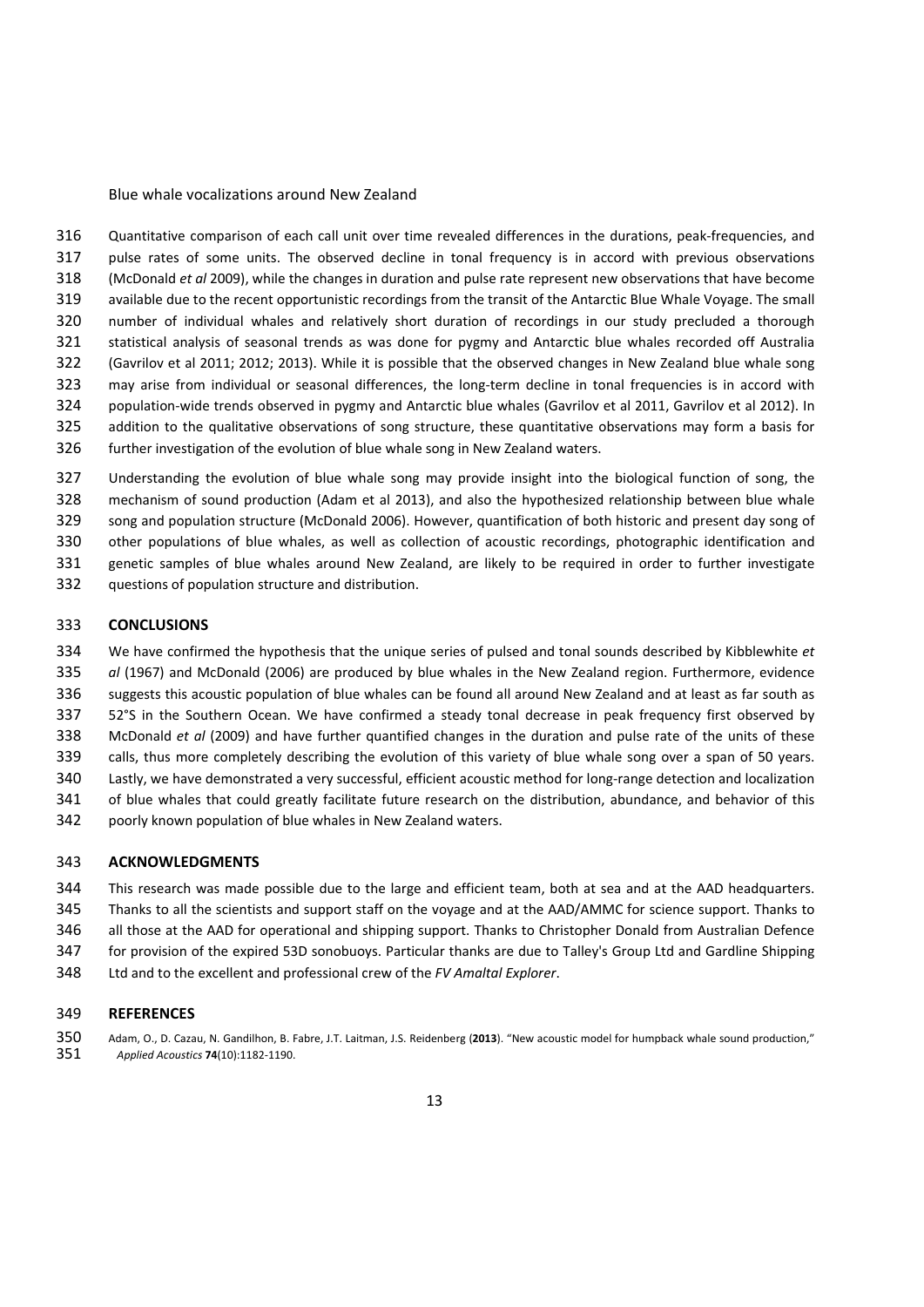- Castellote, M., Clark, C.W. and M.O. Lammers. (**2010**). "Population identity and migration movements of fin whales (*Balaenoptera physalus*) in the Mediterranean Sea and Strait of Gibraltar," Paper SC/62/SD2 *presented to Scientific Committee of International Whaling Commission, Agadir, Morocco*, June 2010.
- Cerchio, S., Jacobsen, J.K. and T.N. Norris. (**2001**). "Temporal and geographical variation in songs of humpback whales, *Megaptera novaeangliae*: synchronous change in Hawaiian and Mexican breeding assemblages," *Anim. Behav.* **62**:313‐29.
- Cerchio, S., T. Collins, S. Mashburn, C. Clark, and H. Rosenbaum (**2010**). "Acoustic evidence of blue whales and other baleen whale vocalizations off northern Angola" *presented to the IWC Scientific Committee SC/62/SH13*:8.
- Cummings, W. C., and P. O. Thompson. (**1971**). "Underwater Sounds from the blue whale, *Balaenoptera musculus*," *J. Acoust. Soc. Am..* **50**(4):1193–1198.
- Frank, S. D. and A. N. Ferris. (**2011**). "Analysis and localization of blue whale vocalizations in the Solomon Sea using waveform amplitude data," *J. Acoust. Soc. Am.* **130**(2): 731‐736.
- Gavrilov, A.N., McCauley, R.D., Salgado‐Kent C., Tripovich J. Burton C. (**2011**) Vocal characteristics of pygmy blue whales and their change over time. *J. Acoust. Soc. Am.* **130**(6):3651‐3660
- Gavrilov, A.N., McCauley, R.D., Gedamke J. (**2012**) Steady decrease in the song frequency of Antarctic blue whales. *J. Acoust. Soc. Am.* **131**(6): 4476‐4480.
- 367 Gavrilov, A.N., McCauley, (2013) Acoustic detection and long-term monitoring of pygmy blue whales over the continental slope in southwest Australia *J. Acoust. Soc. Am.* **134** (3):2505:2513.
- 369 Gedamke, J., Robinson, S.M. (2010). "Acoustic survey for marine mammal occurrence and distribution off East Antarctica (30-80°E) in January-<br>370 February 2006 " Deen Seg Res. II 57(9-10):968-981. February 2006," *Deep Sea Res. II* **57**(9‐10):968‐981.
- 371 Gillespie, D., Gordon, J., McHugh, R., McLaren, D., Mellinger, D., Redmond, P., Thode, A. (2008). "PAMGUARD: Semiautomated, open source<br>372 software for real-time acoustic detection and localisation of cetaceans." Proc software for real‐time acoustic detection and localisation of cetaceans," *Proc. Inst. of Acoust.* 30**.**
- 373 Hatch, L.T. and C.W. Clark. (2004). "Acoustic differentiation between fin whales in both the North Atlantic and North Pacific Oceans, and<br>374 integration with genetic estimates of divergence." International Whalina Com integration with genetic estimates of divergence," *International Whaling Commission document SC/56/SD6*. Sorrento, Italy.
- Helble, T. A., G. L. D'Spain, J. A. Hildebrand, G. S. Campbell, R. L. Campbell, and K. D. Heaney (**2013**). Site specific probability of passive acoustic detection of humpback whale calls from single fixed hydrophones. J. Acous. Soc. Am. 134 (3): 2556–2570.
- Kibblewhite, A.C., R.N. Denham, and D.J. Barnes. (**1967**). "Unusual Low‐Frequency Signals Observed in New Zealand Waters," *J. Acoust. Soc. Am.*, **41**:644‐655.
- Ljungblad D. K., C.W. Clark, H. A. Shimada. (**1998**). "A comparison of sounds attributed to pygmy blue whales (*B. m. brevicauda*) south of the Madagascar Plateau and those attributed to 'true' blue whales (*B. musculus*) recorded off Antarctica," *Rep. Int. Whal. Comm.* **48**:431–437
- McDonald, M. (**2004**). "DIFAR hydrophone usage in whale research," *Canadian Acoustics* **32**:155‐160.
- McDonald, M. A. (**2006**). "An acoustic survey of baleen whales off Great Barrier Island, New Zealand," *NZ J. Mar. Freshwater Res.*, **40**(4), 519‐ 529
- McDonald, M. A., S. L. Mesnick, and J. A. Hildebrand. (**2006**). "Biogeographic characterisation of blue whale song worldwide: using song to identify populations," *J. Cet. Res. Manage.* **8**:55‐65.
- McDonald, M., Hildebrand, J. and Mesnick, S., (**2009**). "Worldwide decline in tonal frequencies of blue whale songs," *Endangered Species Research*, **9**:13–21.
- Mellinger D. K. and C. W. Clark. (**2003**). "Blue whale (*Balaenoptera musculus*) sounds from the North Atlantic," *J. Acoust. Soc. Am.* **114**:1108– 1119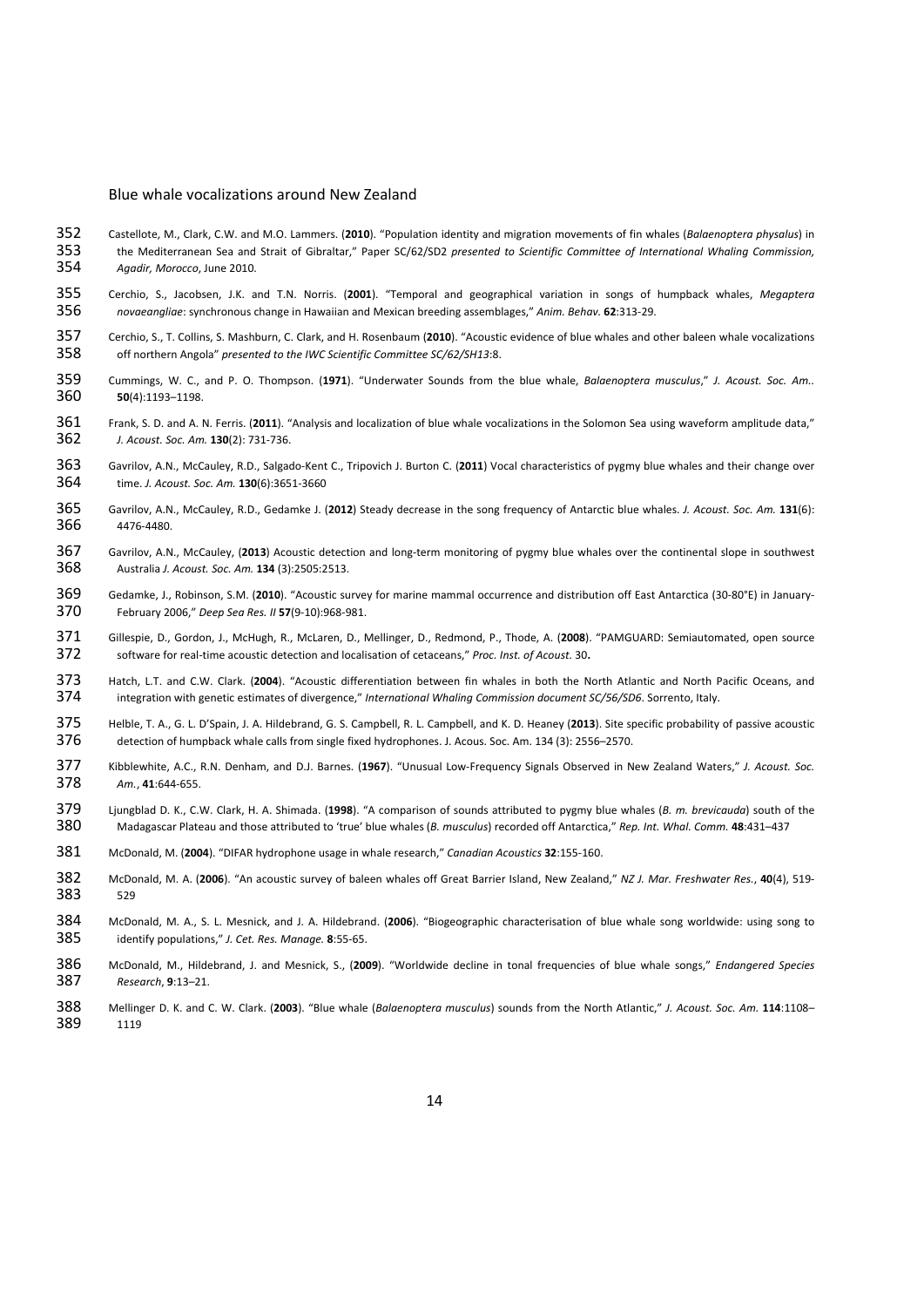- 390 Morano, J. L., Rice, A. N., Tielens, J. T., Estabrook, B. J., Murray, A., Roberts, B. L., and Clark, C. W. (2012). "Acoustically detected year-round<br>391 presence of right whales in an urbanized migration corridor," Con 391 presence of right whales in an urbanized migration corridor," Conservation biology : The Journal of the Society for Conservation Biology **26**, 698–707
- 393 Olson, P.A., Ensor, P, Olavarria, C., Schmitt, N., Childerhouse, S., Constantine, R., Miller, B. and Double, M.C. (**2013**). "New Zealand blue whales: 394 initial photo‐identification of a little‐known population," Paper SC/65/SH12 *presented to the IWC Scientific Committee*, 2013.
- 395 Pangerc, T. (**2010**). "Baleen whale acoustic presence around South Georgia," Ph.D., University of East Anglia, Norwich.
- 396 Rivers J. A. (**1997**). "Blue whale, *Balaenoptera musculus*, vocalizations from the waters off central California," *Mar. Mam. Sci.* **13**:186–195
- 397 Širović, A., J. A. Hildebrand, and S. M. Wiggins. (**2007**). "Blue and fin whale call source levels and propagation range in the Southern Ocean," *The* 398 *J. Acoust. Soc. Am.* **122**:1208‐15.
- 399 Stafford K.M., S. L. Nieukirk, C. G. Fox. (**1999**). "An acoustic link between blue whales in the Eastern Tropical Pacific and the Northeast Pacific," 400 *Mar. Mam. Sci.* **15**:1258–1268
- 401 Torres, L. G. (**2013**). "Evidence for an unrecognised blue whale foraging ground in New Zealand," *NZ J. Mar. Freshwater Res.* 402 DOI:10.1080/00288330.2013.773919
- 403 Wand, M. P., and Jones, M. C. 1995. Kernel smoothing (Vol. 60). Chapman & Hall/CRC.

### 404 **TABLES**

405 Table I‐ Duration measurements of units, intervals, and four‐part calls of New Zealand blue whales. All measurements except

406 inter-call interval are of the form mean ± standard deviation in seconds with sample size in parenthesis. Inter-call interval is the 407 median value with sample size in parenthesis.

|                     |                  |     | Year             |       |                       |       |
|---------------------|------------------|-----|------------------|-------|-----------------------|-------|
|                     | 1964             |     | 1997             |       | 2013                  |       |
| A                   | -                |     | $8.57 \pm 0.75$  | (45)  | $11.72 \pm 1.36$      | (84)  |
| B                   | $13.15 \pm 0.36$ | (5) | $18.17 \pm 0.94$ | (168) | $20.33 \pm 0.66$      | (186) |
| C                   | $5.24 \pm 0.36$  | (5) | $6.59 \pm 0.53$  | (145) | $6.12 \pm 0.52$       | (164) |
| D                   | $14.64 \pm 0.59$ | (5) | $16.02 \pm 0.57$ | (145) | $14.56 \pm 3.40$      | (162) |
| Е                   | $13.38 \pm 0.36$ | (2) |                  |       |                       |       |
| Call                |                  |     | $60.51 \pm 0.89$ | (44)  | $68.26 \pm 3.41$      | (78)  |
| A-B interval        | -                |     | $5.68 \pm 0.58$  | (45)  | $7.53 \pm 1.18$       | (84)  |
| <b>B-C</b> interval | $5.95 \pm 0.59$  | (5) | $5.30 \pm 0.63$  | (145) | $7.40 \pm 0.55$ (164) |       |
| D-E interval        | $13.83 \pm 0.97$ | (2) |                  |       |                       |       |
| Inter-call interval | 153.82           | (2) | 115.44           | (167) | 132.62                | (180) |